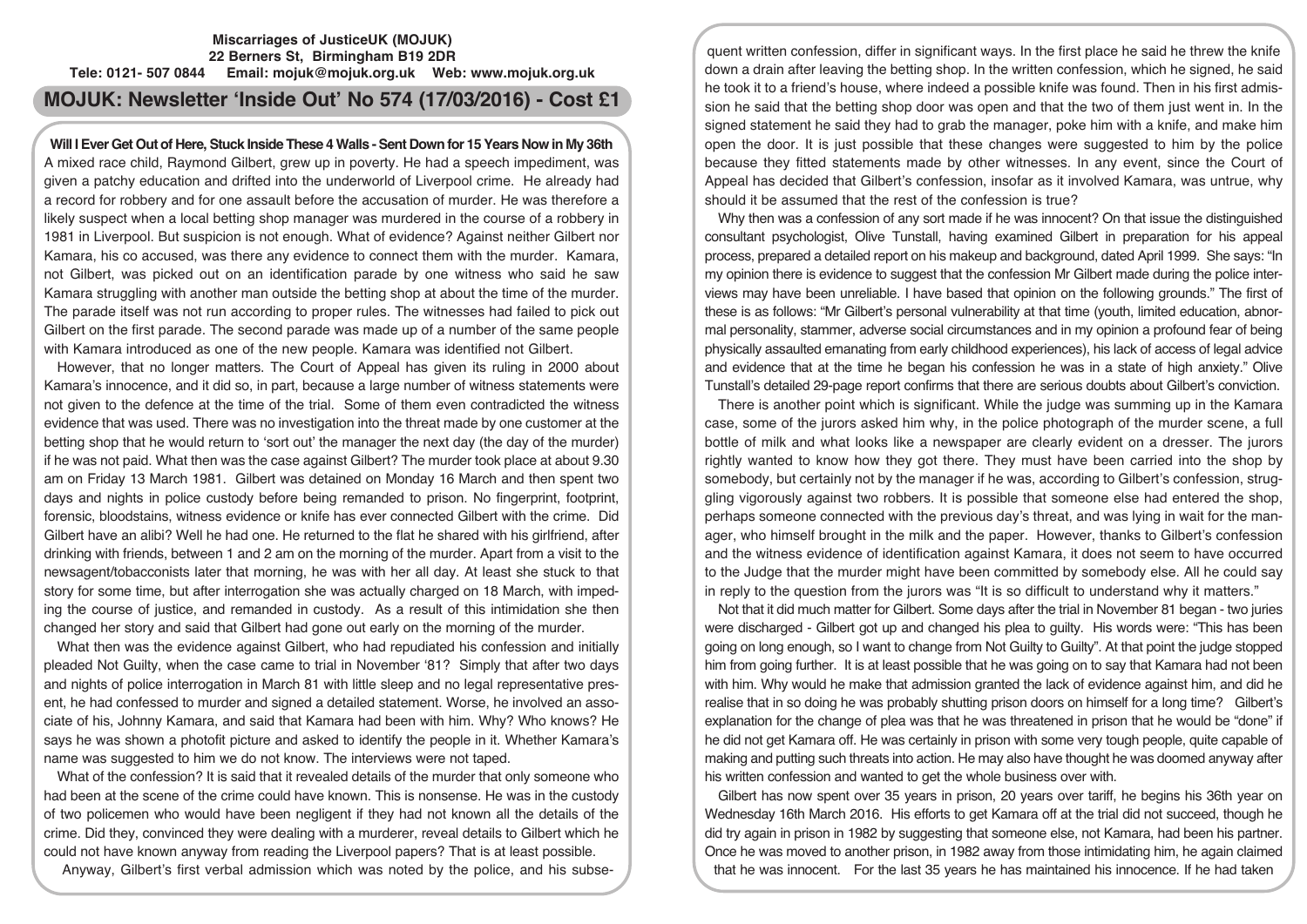the parole road, admitted guilt, and been conformist in prison, he would certainly be out of prison now. Today his case would never have gone to trial. A confession, with all its contradictions, obtained as Gilbert's was would be rejected as evidence.However, the Criminal Cases Review Commission, in March 2000, denied Gilbert access to the Court of Appeal. When the Commissioners made that decision they could not have known that Kamara's separate appeal would be upheld in May 2000. This decision by the Court of Appeal to free Kamara undermines the credibility of Gilbert's entire confession. I have visited him many times since I was made aware of the case and have visited him in many prisons. It is clear to me, not only that that his guilt has not been proved beyond reasonable doubt, but that he is an innocent man unjustly imprisoned. This year or next he might be released on parole. He is now doing some 'outside' work. I keep my fingers crossed. *Bruce Kent*

#### **Daily Mail Rant Against Kevan Thakrar's £100,000 Legal Aid Fees Against MOJ**

The Daily Mail said and we quote verbatim: "Kevan Thakrar – serving three life sentences for executing two men and a teenager in cold blood – has made 16 claims since he was jailed in 2008. His grievances have included the loss of a mug, milk going missing from his cell, not being given adequate footwear and shampoo being squirted over his CDs. In four cases, the Ministry of Justice has had to pay out a total of £1,950 in compensation for lost or damaged property. The cost to the MoJ of fighting 11 completed cases was £60,911 and five ongoing legal battles have taken another £37,370 from the public purse – a total of £98,281. Thakrar was jailed for life in 2008 after he and his brother Miran used a submachine gun to kill Keith Cowell, 52, his son Matthew, 17, and Tony Dulieu, 33, in a drug-related revenge plot. He was cleared of attempted murder after attacking three guards with a glass bottle at HMP Frankland in County Durham in 2010. Critics said Thakrar, 27, was making a mockery of the system and urged Justice Seretary Michael Gove to crack down on the ability of prisoners to make vexatious claims. Tory MP Bob Neill, chairman of the justice select committee, said: 'It is scandalous that a professional criminal serving three life sentences for such appalling crimes can abuse the system to pursue what is clearly a campaign against the Prison Service. 'It is not right that the taxpayer and prison officers, who do a tough enough job without the threat of legal action hanging over them, pay the price.'

An MoJ source said: 'Offenders like Thakrar have already done enough damage to their victims, their victims' families and society. 'The idea that they should be able to sit in their cells coming up with ways to fleece taxpayers adds insult to severe injury.' Thakrar has launched personal injury claims and judicial review proceedings against the MoJ at a rate of two a year. He represents himself, but the cash-strapped department has to fork out tens of thousands of pounds in legal fees to contest his claims. The five legal cases still underway include an appeal by the MoJ against the award of £1,000 to Thakrar after a prison guard squirted shampoo on his CDs and four books were lost. In addition to claims for money, the killer has lodged around 250 grievances with the Prisons Ombudsman. The Ministry of Justice said: 'We robustly defend all cases, as far as the evidence allows. We have successfully defended two-thirds of prisoners' claims over the last three years.'

The claims brought by Kevan Thakrar are: Lost nose-hair clippers, alarm clock, photo and letters. Won £815. Cost taxpayers £2,659. Milk missing from cell. Won £75. Cost £3,589. Lost food containers, mug and photos. Won £10. Cost £993. Lost parcel. Won £50. Cost £5,099. • Inadequate footwear. Struck out. Cost £1,079. Judicial review on contact with lawyers. Lost. Cost £32,941. Judicial review on contact with lawyers. Lost and costs awarded to MoJ. Cost £59. Judicial review on prisoner searches. Withdrawn. Cost £3,104. Seeking disclosure of classi-fied disciplinary report. Lost. Cost £605. Two unspecified prison claims. Lost. Cost £10,783 Five ongoing cases, including shampoo squirted on CDs. Cost so far of £37,370."

#### **Crackdown on Compensation Payouts for Prisoners**

A crackdown on prisoner compensation has been launched after it was revealed the bill to taxpayers jumped to nearly £10 million. Ministers have ordered an audit of personal injury claims submitted to the Prison Service in a drive to identify where payouts and legal costs could be slashed. It follows a string of attempts to secure payouts by high-profile prisoners. Records show that in the last financial year, a record £28.8 million was spent handling claims. The sum includes damages, legal advice and representation in cases that reached court, with £9.3 million spent on compensation and costs for claims involving inmates.

The overall figure for the previous year was £21.1 million, with £7.4m for claims relating to prisoners - meaning the bills jumped by more than a third (36 per cent) and a quarter (26 per cent) respectively in a year. Recent cases include a claim for £20,000 from one of the killers of Fusilier Lee Rigby. His case is ongoing. It emerged last year that Michael Adebolajo was suing for compensation after he had two front teeth knocked out in an incident in the high security Belmarsh prison. Adebolajo claimed he was assaulted by five prison officers, but all were told they would face no charges.

The Ministry of Justice said other cases - which were ultimately dismissed - include: Terrorist Abdul Miah launched a claim for racial discrimination after he was searched by a female prison officer. He was seeking £2,000. Liquid bomb plotter Abdulla Ahmed Ali sought £1,250 following an allegation that two boxes containing his personal possessions, including legal mail, were opened, searched and removed in 2013. Burglar Noel Jennings attempted to claim £6,000 after banging his head while play-fighting with another prisoner. He tried to claim he had slipped on water caused by a leak at HMP Manchester.

Announcing the crackdown, Justice Minister Dominic Raab said: "Of course the Prison Service must be accountable, but taxpayers will be staggered to learn that the costs of litigation against it reached £29 million last year. We have ordered an independent audit to make sure we are not being taken for a ride. We want public money focused on protecting the public and reforming offenders - not fuelling the compensation culture."

## **Continued Repression of Republican Prisoners Will Ensure Progress Will be Impossible.**

Since the recent critical HMIP/CJINI report regarding Maghaberry Jail Republican Prisoners have highlighted a steady increase in regression by the Jail Administration. This behavior was also noted during the time of the failed Stock Take in 2014 and the ICRC process in 2015. These were blatant attempts to provoke tensions and then use those said tensions as a pretext to claim that progress was impossible due to a lack of trust and falsified threats. The Jail Administration, with Brian Armour leading the charge, is again undertaking this process of sabotage and antagonism. These recently included a deterioration of living conditions; with no efficient heating in cells since December with Republican Prisoners having to sleep fully clothed and with deterioration in the food leaving most meals inedible. These conditions have supplemented the more overt forms of harassment including the recently highlighted sleep disruption, abuse of families and the use of abusive screws on landings. The HMIP/CJINI report made a recommendation regarding the treatment of Republican Prisoners: The Jail has been given an 18 month probationary period to make changes and it is clear that elements within the Jail are now attempting to sabotage any potential progress. However, it must be clear that regardless of lies to the media and falsified threats attempting to establish credibility whilst continuing to repress Prisoners on the Republican Wing progress will be impossible.

Republican Prisoners, Roe 4, HMP Maghaberry, 04/03/16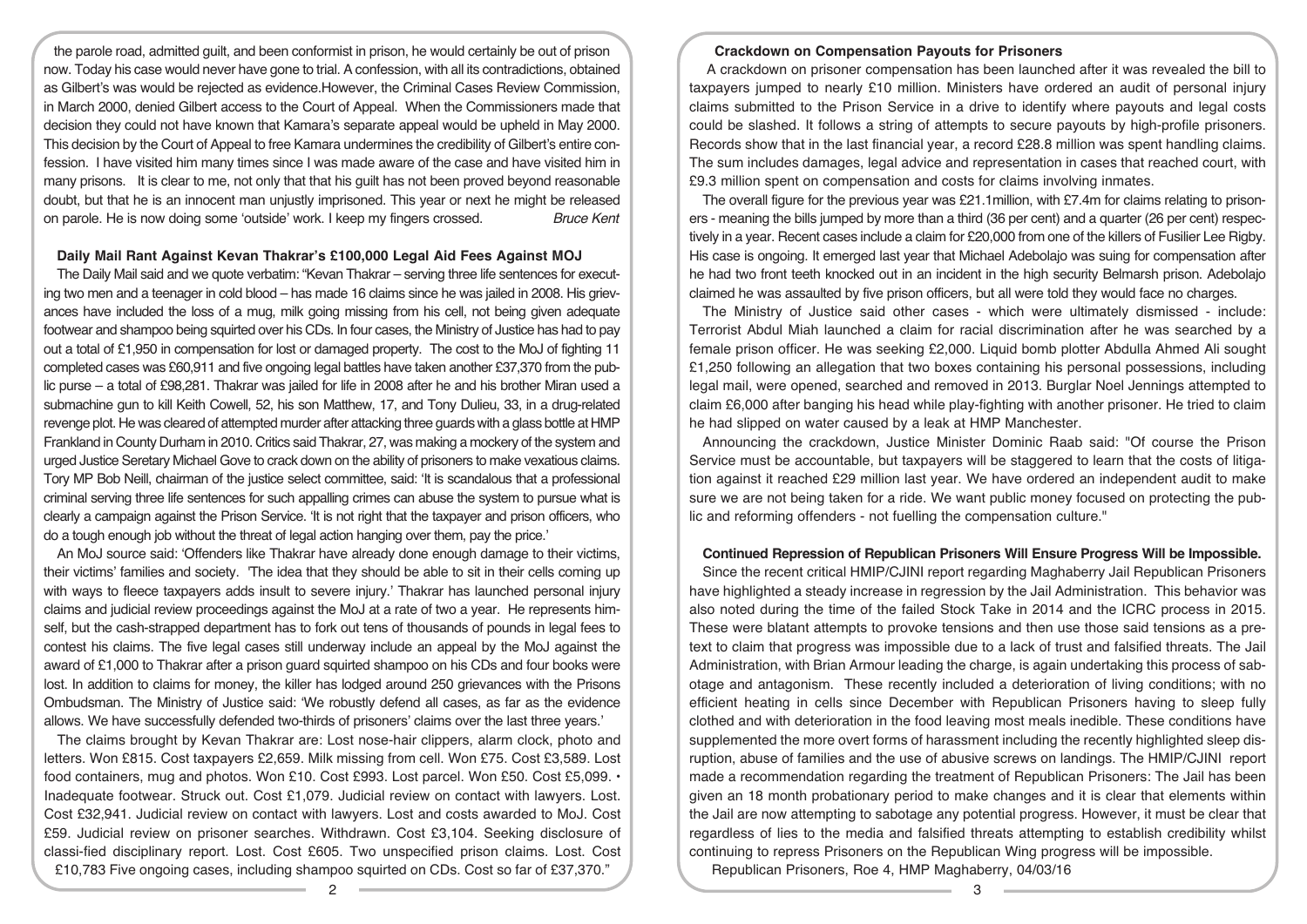### **Secrecy for Police Who Had Sex With 'Sex Workers' On Duty 'Disgraceful'**

*Nazia Parveen, Guardian:* The decision to keep the identities of two police officers a secret after they had sex with prostitutes while on duty has been described as disgraceful. Despite new Home Office rules calling for police disciplinary hearings to be held in public, two independent chairs have been able to keep the Merseyside police officers' identities secret, citing "exceptional circumstances". After an application for an injunction preventing the naming of one of the officers was upheld on Friday, the former Liverpool MP, Peter Kilfoyle, said it was a disgrace that officers who were bringing their office into disrepute were allowed to remain anonymous. "It is astounding that this has happened again, and it is just another example of the growing disregard for transparency in public life," he said. The rules should be that, unless there are really compelling reasons, any kind of public hearing, public information or information in the public sector ought to be made available as widely as possible. I think it bedevils the whole of society at the moment." He added: "Where those reasons are compelling I would want an explanation. If that is not forthcoming then whoever makes those decisions is leaving themselves wide open to criticism and dismay. That kind of transparency is a principle of justice and justice needs not only to be done, but to be seen to be done."

Earlier, the royal courts of justice upheld an application for an injunction preventing the identity of one of the officers being revealed. The application was made by the Police Federation against Trinity Mirror, the publishers of the Liverpool Echo. The officer, who has resigned, was allowed to remain anonymous during the misconduct panel hearing in December. He faced allegations of having sex with a prostitute in a police car on 28 July and 1 November 2015; and of visiting a sex worker in a force vehicle but not of receiving "sexual services" on 3 and 28 September. While the details of the case were made public, for the first time since the legislation was brought in to support misconduct hearings being held in public, the meeting was held behind closed doors.

Merseyside police said the anonymity and privacy was due to "exceptional circumstances" surrounding the case, with the decision ultimately being made by Chief Constable Peter Vaughan of South Wales police. At the time a spokesman for Merseyside police said: "In exceptional cases, the Police (Conduct) Regulations 2012 and the associated Home Office guidance allows for the chair, either of his own volition or on application of either the appropriate authority or the officer concerned, to place appropriate restrictions on the hearing." Earlier this week another Merseyside officer was sacked after it was found he met a prostitute in December 2014 and then falsified a national intelligence report in an attempt to cover it up. In February 2015 he was found to have engaged in sexual acts with a prostitute, again while on duty.

In a pre-hearing order, the chairwoman, barrister Louise Brandon, said the officer would remain anonymous following written representations seeking "a departure from the fundamental principle of open justice". She ruled: "I have concluded that it is necessary and proportionate to anonymise the name of the officer and that this necessity outweighs the public interest in naming the officer in the course of the hearing and the notice." The Liverpool Echo reported that the officer had been diagnosed with depression and anxiety, and that his identity was concealed because of concerns about his welfare. In March 2015, the home secretary, Theresa May, announced that police disciplinary hearings would be held in public and led by legally qualified chairs.

## **Early Day Motion 1199: Police Corruption**

That this House notes that 10 March 2016 is the 29th anniversary of the brutal unsolved murder of Daniel Morgan of Llanfrechfa; congratulates the BBC's Panorama broadcast on corruption in the London police, including information on the murder of Daniel Morgan; and calls for the publication of the secret Tiberius Report which reveals the astonishing breadth and depth of police corruption among the London police. House of Commons: 03.03.2016

## **Stephen Lawrence's Family Criticise Police Over Alleged Spy Plot**

*Rob Evans and Vikram Dodd, Guardian:* The parents of murdered teenager Stephen Lawrence have criticised police for allowing one of their senior officers to retire and avoid disciplinary charges over an alleged plot to spy on his family. Neville Lawrence said it was "wholly wrong" that the Metropolitan police had permitted former commander Richard Walton to retire from his post as the head of its counter-terrorism command. Walton quit in January, six days after a watchdog sent the Met the findings of its investigation into the spying controversy. On Wednesday, the Independent Police Complaints Commission announced that its twoyear investigation had found that Walton and another retired officer, Bob Lambert, would have had a case to answer for misconduct if they had still been employed by the police.

Stephen's parents had unsuccessfully attempted to persuade the Met to stop Walton retiring so that he would face disciplinary charges. Speaking from his home in Jamaica, Mr Lawrence said: "I have long felt that allowing officers to retire to avoid disciplinary action totally undermines public confidence in the police." He said that the IPCC investigation had made it clear that the police had "wrongly spied" on his family, adding that he wanted to know "at what level of seniority within the Metropolitan police this spying was sanctioned". Doreen Lawrence said: "My family and the public at large have been denied the opportunity of seeing justice done yet again in this case." The IPCC investigation was launched in 2014 after a Home Office-commissioned inquiry reported that police had been involved in a plot to collect "fascinating and valuable" intelligence from an undercover officer. The Met had planted the undercover officer in the "Lawrence family camp" and was gathering information about the bereaved family and their supporters, according to the investigation by Mark Ellison QC. He said it could have appeared that the Met was trying to use the intelligence to gain a "secret advantage" over the family at a judge-led public inquiry into alleged wrongdoing by the police. At the time, former high court judge Sir William Macpherson was heading the public inquiry scrutinising the Met's botched investigation into Stephen's murder by a racist gang in 1993.

On Wednesday, the IPCC said its investigation had found no evidence that the undercover officer, identified only as N81, passed information about the Lawrence family or their campaign to Walton, then an acting detective inspector, at a secret meeting in August 1998. At the time, N81 had infiltrated a political group that was supporting the Lawrence family's campaign for a proper investigation by the police into the murder. The IPCC added that, if the fact of the meeting had become public at the time of the Macpherson inquiry, this might well have caused serious public concern. Lambert was found to have a case to answer for misconduct for his part in arranging the meeting, while Walton's case involved his attendance at the meeting.

The IPCC deputy chair, Sarah Green, said: "During the Stephen Lawrence inquiry, the honesty and integrity of the Metropolitan police was rightly under intense public scrutiny. The force's reputation may have suffered immense damage had the meeting become public knowledge at the time. "The IPCC found that Robert Lambert and Richard Walton both had a case to answer for discreditable conduct in that their actions could have brought the force into disrepute. "As neither of the men are now serving police officers, it is not possible for misconduct proceedings to take place to determine whether or not the case would be proven." Lambert ran covert operations infiltrating political groups in the 1990s after working undercover himself in the 1980s when he fathered a child with an activist. He retired from the police in 2007, before revelations about the work of the undercover officers began to emerge. Walton has previously said that he had intended for 30 years to retire in January and had informed the IPCC of his intention. He had said he was disappointed that the IPCC's investigation had taken two years to complete "especially as I am a strong supporter of police officers being publicly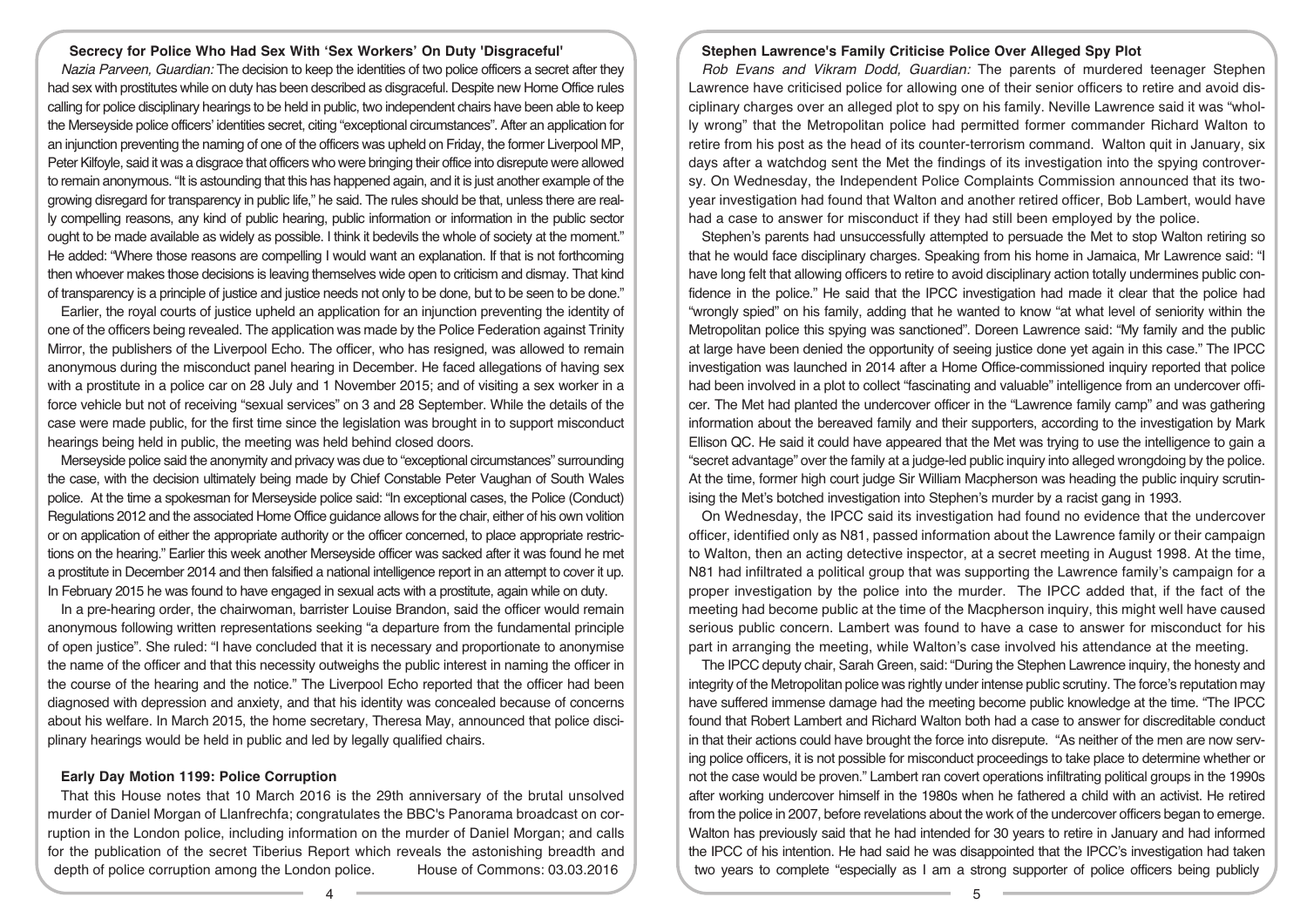accountable". On Wednesday, the Met defended Walton saying that it had disagreed with the IPCC's conclusions that the actions of Walton and Lambert amounted to a case to answer on a charge of misconduct. The force said that while there was little doubt that Walton had met the undercover officer, there was little evidence that the meeting was improper or intended to bolster the Met's defence of itself at the Macpherson Inquiry. In 1999, Macpherson branded the Met "institutionally racist" over its failings that allowed the teenager's killers to escape justice.

Ellison's report in March 2014 prompted the home secretary, Theresa May, to appoint a senior judge to lead another public inquiry, this time to examine a wide range of allegations surrounding the conduct of undercover police officers since 1968. The latest inquiry, led by Lord Justice Pitchford, is preparing to hold public hearings into the police's covert infiltration of hundreds of political groups. Pitchford will be scrutinising issues such as the long-term relationships formed by undercover officers with women, the theft of dead children's identities and the monitoring of politicians. However the Met is attempting to have large parts of the inquiry held in secret – a move criticised on Wednesday by Mr Lawrence, who said: "In my 23 years of experience of the Metropolitan police, it has often been evident that had they been open about misconduct then it could have saved everybody a lot of heartache over the years."

### **Successful Human Rights Claim Against Sussex Police**

Sussex Police have settled a claim brought on behalf of the family of a woman who was murdered by her husband for a substantial sum of damages . Cassie Hasanovic was fatally stabbed by her husband in front of their children and her mother in July 2008. In the months leading up to her death Cassie contacted Sussex Police on numerous occasions to report that Harry Hasanovic was acting threateningly and violently towards her, but the police failed to take steps to protect her. On the day of her death Cassie was fleeing with her children to a domestic violence refuge. The police did not provide protection or an escort for the family and she was fatally attacked in the driveway. The family brought a claim against Sussex Police for their failures to protect Cassie. The claim was brought under Articles 2, 3, 8 and 14 of the Human Rights Act 1998 and for misfeasance in public office. The case was settled on the basis of the breaches of the Human Rights Act.

Matthew Gold, representing the family, says "This was a truly catastrophic case when Sussex Police failed to protect the mother of two young children who had been assessed at high risk. Despite, pleas for help and protection, Sussex Police left Cassie and her young family unprotected as she was brutally murdered. The existence of the Human Rights Act has enabled substantial damages to be obtained for the two surviving children to help with their education and into adulthood. Without the HRA, there would be no viable legal cause of action.". You can read more about the case here

## **Judgment On Retention and Use of Police Interview Tapes**

The Divisional Court has ruled that police interview working tapes retained under the Code of Practice on the audio recording of interviews for persons detained under section 41 of the Terrorism Act 2000 can only be used in criminal or civil proceedings or an investigation of a complaint of ill treatment related to the interviews conducted with the person detained.

Conal Corbitt ("the applicant") was arrested on 7 May 2015 in connection with the discovery of a bomb hidden at the junction of Brompton Park and Crumlin Road, Belfast. The discovery was made after a coded warning and the IRA subsequently claimed it had planted the bomb. During the initial police interviews, the applicant failed to answer any questions and did not make any state-

ment either personally or though his solicitor. The following day, the applicant's solicitor requested that the PSNI give an undertaking that any recording of the applicant's voice in the interviews would not be retained for use in alternative or future investigations. The PSNI refused to give such an undertaking. In subsequent interviews the applicant continued to remain silent. The applicant was charged on 10 May 2015 with offences under section 57 and section 58(1)(b) of the Terrorism Act 2000 ("the 2000 Act") and is currently a remand prisoner in custody on foot of these charges.

Schedule 8 of the 2000 Act requires the Secretary of State to issue a Code of Practice about the audio recording and video recording of interviews: • The audio Code was issued in 2001 and directs that one tape, the master tape, will be sealed before it leaves the presence of the detained person and a second tape will be used as a working copy. Paragraph 4.27 provides that the detained person shall be handed a notice at the end of the first interview which explains the use which will be made of the tape recording, the period ofretention of the tape and the arrangements for destruction of the tape. Section 8 of the Code provides that the contents of the working tape will be completely erased at the conclusion of criminal proceedings or in the event of a decision not to prosecute and master tapes will be destroyed six years after the date of interview unless the provisions of the Criminal Procedure and Investigations Act 1996 Code of Practice applies or unless civil proceedings have been instigated or it is clear that none will be. • The video and audio Code (which relates to the video recording of interviews) was issued in 2003. There are no provisions within the body of this Code expressly dealing with the use to which tapes may be put. Paragraph 9 deals with the destruction of the master recording and as before is related to the needs of the particular criminal investigation being conducted or the requirement to have available material to identify wrongdoing at the interview or to protect police officers from false claims.

The Lord Chief Justice, delivering the judgment of the Divisional Court, said it was plain that the requirement to access the recording could only arise in relation to events occurring in the course of or related to the conduct of the actual interviews which were subject to audio and video recording. Further, the purpose of the recording is to secure the protection of the applicant and the interviewing officers: "To suggest that there is no limitation on the purposes for which the police can access the tapes is to go far beyond the purpose of protecting the applicant or the interviewing officers. In our view the purpose of protecting the interviewee and the interviewing officers plainly circumscribes the use which can be made of the tape. The tapes can be used for those purposes either for the institution of criminal or civil proceedings or in connection with a complaint of ill treatment."

The Divisional Court noted that the contents of each of the Codes differ and that they may serve different purposes but it did not consider that the limitations of the audio and video Code read directly across to the audio Code. The Court also noted that there are similarities within the Codes, primarily the approach to the retention of tapes. The Lord Chief Justice said this is a strong indicator that the use to which the tapes can be put is also related to the progress of the investigation in respect of which the interview was conducted. It had been submitted that the paragraph in the audio Code about the use which will be made of the audio recording meant that the tapes could be used for any police purposes. The Lord Chief Justice rejected this: "Such a broad entitlement gives rise to the risk of arbitrary use absent any express conditions or protections. The body of the Code of Practice is silent on the extent of the use of the working tape which can be made by police. The context set by the provisions on tape destruction point towards the working copy only being used for matters connected to the investigation in respect of which the interview was conducted. That interpretation also quards against arbitrary use. For those reasons we consider that it is to be preferred." The Divisional Court concluded that the interview working tapes retained under the audio Code can only be used in criminal or civil proceedings or an investigation of a complaint of ill treatment related to the interviews conducted with the person detained.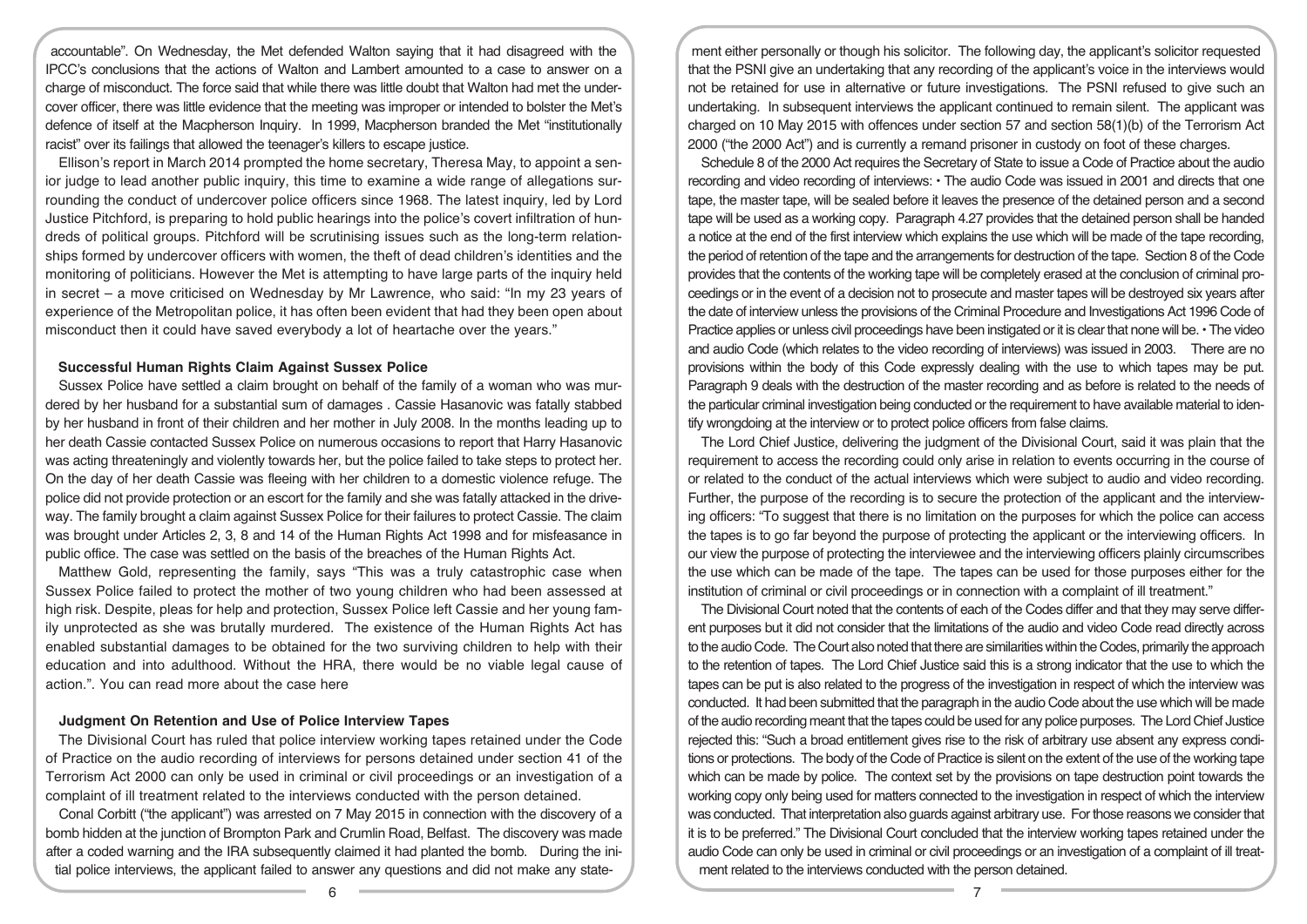**A UK Conflict Tribunal Would End the Current Legal Mess** *Jason McCue, Guardian* Headlines telling of terrorists receiving large compensation handouts should not surprise us, nor government legal defence bills totalling £150m, with accusations of service personnel wrongdoings related to Bloody Sunday or Basra. We will continue to hear our politicians blaming the individuals, lawyers, legal aid, human rights, and even European laws, but never themselves. It is indicative of the state's inadequate response to conflict justice that last week saw the state criminal case against an alleged Omagh bomber collapse, leaving the victims' civil action victory against the same individual as their only provider of justice. Perhaps a way ahead is a dedicated UK conflict tribunal to provide a palatable, non-jingoistic, British justice solution. Politicians caused this deteriorating state of affairs and failed to address the underlying cause. From Ireland to Libya, no recent UK conflicts have had any substantive or cohesive justice mechanism to cement peace. Successive governments forced our security forces into Ireland, Iraq, Afghanistan, with derisory post-conflict justice plans. The Belfast agreement, since it was signed in 1998, still has no overarching justice concept to provide accountability nor a reconciliation framework to ensure the peace. The allies left Iraq without creating a similar mechanism. Current and future politicos will always find it difficult to construct a lasting peace when a short-term peace can be celebrated more readily.

This resulting political malady of post-conflict justice has grown up since the Second World War on the premise that, as the Germans did not kick up a fuss, so neither would the Irish or the Iraqis. But good and evil in most modern conflicts could never be as stark as in the Nazi death camps. After the trauma of the great wars, the political will was to provide the next generation with international solutions, such as the European Convention on Human Rights, the International Court of Justice and the International Criminal Court. But such grand structures were never made to address an evolving justice environment of personal complaints, nor the protection of individual state interests. Globalisation and technology have shrunk the world. Nobody could have envisaged a farmer with a legitimate complaint against a British soldier in the siege of Tobruk getting to the UK and finding a lawyer in London to issue a writ. Conflict has changed too. Battles aren't fought in the fields but on buses, tubes and UK streets. Civilians are often in the front line in the war on terror. Justice for victims of terror gets squeezed into existing and traditional legal structures that cannot deal with their complexities. Also individualism is now firmly at the centre of most modern ideologies. The distance of the elite from the people has been narrowed by the flick of a Twitter post.

A UK conflict tribunal could be developed within the parameters of British, European and international law with a streamlined process. Cases within the ambit of the conflict tribunal can be readily differentiated, through existing legal concepts and definitions, from matters of pure criminality fit for the ordinary courts. It could deal with a range of justice issues arising out of UK conflict, both criminal and civil; victims against terrorists; an Iraqi civilian or combatant against a soldier; a terror suspect's fight against extradition; a torture claim arising out of a political decision; even hate and incitement crimes. Such a tribunal could be accountable and have the independence to deride spurious claims, protect personnel acting within rules of engagement and yet provide justice where it was overstepped by the individual or state. The set-up and running cost would be easily outweighed by the benefit, sparing the ordinary courts trouble and the government expense. It is as much our duty to ensure soldiers acting within orders are not made scapegoats as to hear and address legitimate complaints against those soldiers. A process to deal with all issues within UK conflict can best be built and controlled

by us rather than an overseas international structure. A British conflict tribunal might have the further benefit of appeasing Eurosceptics and, if political currency were all that mattered, surely this would be the ideal broader legacy for Northern Ireland. A legacy that delivers long term while providing incentives for politicians and the Treasury alike.

Jason McCue is a human rights lawyer; senior partner of McCue & Partners

#### **Police/SERCO/FME All Contributed to the Death of Sivaraj Tharmalingam**

Mr Sivaraj Tharmalingam died on 18 April 2015 at Thames Magistrates Court, having been found collapsed unconscious on the floor of his cell. He had been transferred into SERCO's care at court after being held overnight in Metropolitan Police custody at Forest Gate Police Station. He was 50 years old at the time of his death. The two week inquest into his death concluded on Friday at St Pancras Coroner's Court. Mr Tharmalingam was a well-known member of the East Ham Tamil community and had helped locals with community engagement and dialogue. Sadly Mr Tharmalingham had a history of alcohol misuse following family bereavements in 2005, which led to the breakdown of his marriage. He had experienced seizures, one of which had resulted in a head injury that left permanent brain damage. Mr Tharmalingam was living in sheltered housing at the time of his death. Mr Tharmalingam was taking medication to prevent epileptic seizures as well as supplements for his alcohol misuse, and had previously suffered alcohol related seizures, including in police custody.

The jury concluded that Mr Tharmalingam suffered a fatal alcohol related seizure in conjunction with an underlying heart condition. The jury identified a number of failures by those responsible for Mr Tharmalingam's care that contributed to his death, including: • Mr Tharmalingam was seen by a Forensic Medical Examiner (FME) while in police custody. The consultation lasted less than a minute and the FME failed to make a meaningful connection with Mr Tharmalingam.The jury heard evidence that a police detention officer remained present in the examination room throughout. The FME accepted that the examination was "cursory". The FME was aware that Mr Tharmalingam was an alcoholic with epilepsy and yet did not look at Mr Tharmalingam's medication or consider his previous custody records. The FME did not recommend a further medical review and relied on the fact that he had been interviewed by the police in concluding that Mr Tharmalingam was fit to be detained. • Mr Tharmalingam told a police detention officer that he had vomited once in the morning before he was transferred to court. The inquest heard that despite being a possible symptom of alcohol withdrawal, the fact that Mr Tharmalingam had vomited was not passed on to the custody sergeant or to SERCO. It was accepted by a number of officers that this was a failure. • Mr Tharmalingam's Person Escort Record (PER) form had been inadequately completed, and it was unclear whether his medical form was included when he was transferred to court. The jury heard that the hard copy of the medical form has never been located and that significant parts of the form were left blank. Two police officers, including the custody sergeant responsible for signing off the PER, told the inquest that the blank sections were SERCO's responsibility and that the police often left sections blank. SERCO witnesses stated that the blank sections were the responsibility of the police. It was confirmed in evidence from the National Offender Management Service, who provide the PER form, that the police were wrongly leaving sections of the form blank. • The PER form included warning markers for alcoholism, epilepsy and suicidal thoughts. Despite this, the gaolers did not know of these warning markers even though they all attended a staff briefing that morning and despite the fact that two officers were sent to inform the gaolers of the warning markers. Mr Tharmalingam was therefore put on 10 minute checks, rather than five minute checks. The jury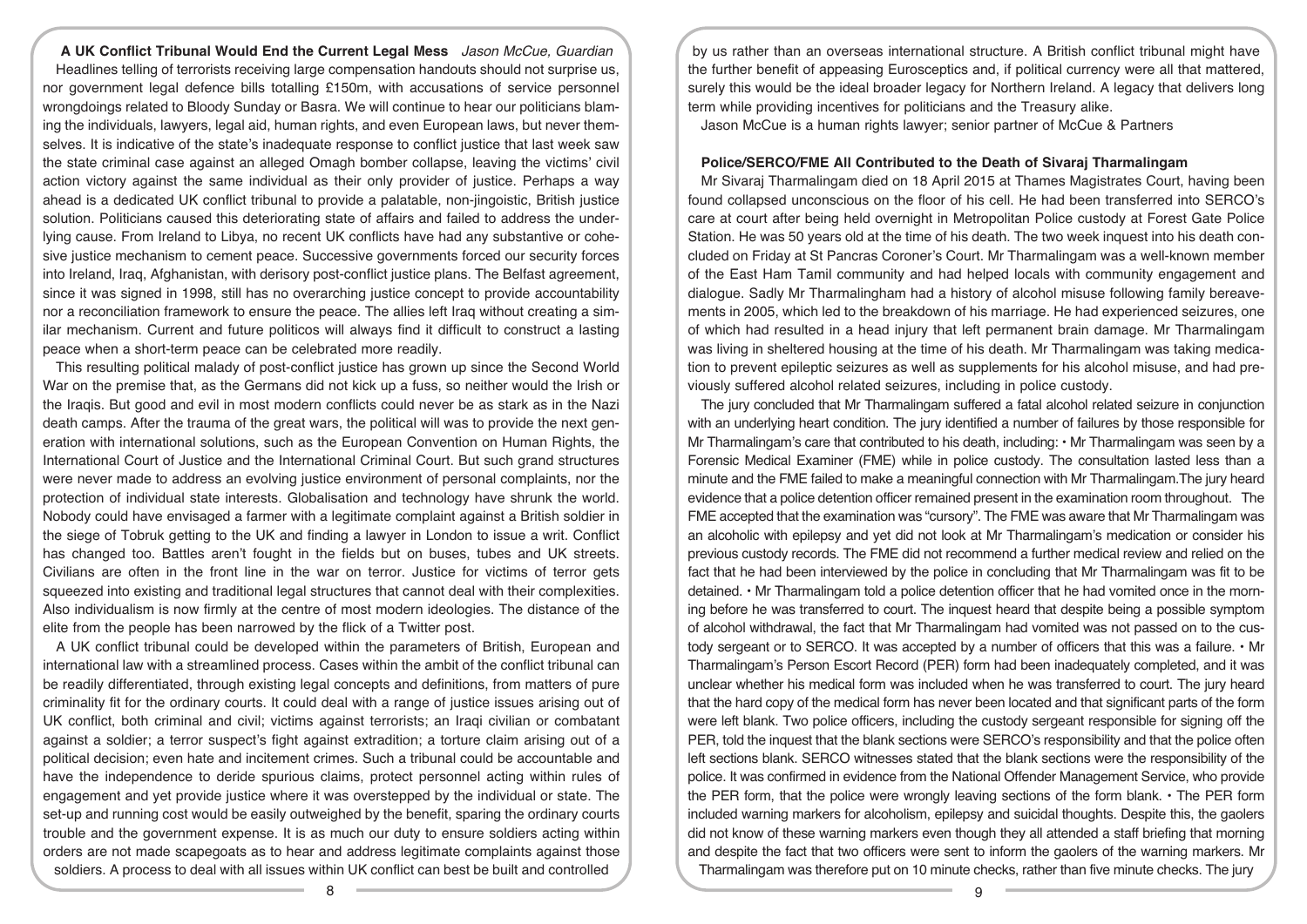heard evidence that from 10am onwards Mr Tharmalingam was checked only once, at around 10.55am. Approximately 10-15 minutes later he was found collapsed in his cell. • The jury concluded that SERCO's cell checks were random and none were documented. The inquest heard evidence that at Thames Magistrates Court a SERCO computer operator marked that cell checks were completed on time despite having no knowledge of whether the checks had been done at all, or by whom. The operator told the inquest that she randomly guessed which gaoler might have done the checks and inputted the checks without ever having contact with the gaolers responsible for doing the checks. She informed the jury that this was how she had been trained. SERCO's Head of Service Improvement accepted that the computer recording of the cell checks was a "work of fiction". • The gaoler who found Mr Tharmalingam collapsed in his cell failed to enter or begin CPR immediately. The inquest heard that the gaoler left the cell to inform his manager, causing a delay in the administration of medical help to Mr Tharmalingam. • The jury concluded that there was a continuous lack of communication between organisations involved in the events leading up to Mr Tharmalingam's death which contributed to Mr Tharmalingam's death.

In addition to the jury's findings, the inquest also heard evidence of a number of further failures and inadequacies in the care provided to Mr Tharmalingam by both the Metropolitan Police and SERCO: • Despite being arrested at sheltered accommodation known by the arresting officer for housing vulnerable individuals with ongoing care needs, no one at the police station was informed of this. • Mr Tharmalingam's anti-epilepsy medication was not listed on the custody record and the FME who examined Mr Tharmalingam was not made aware of it. • Despite warning markers for alcoholism and epilepsy, a FME was not called straight away. • Mr Tharmalingam was a vulnerable adult who was intoxicated on his arrival at the police station, he was recorded as rambling incoherently and he was marked as incapable of signing his own risk assessment. Despite this, Mr Tharmalingam was interviewed within an hour of his arrival, before the FME had examined him, and was interviewed without an appropriate adult. • Mr Tharmalingham told the interviewing officer that he took medication as he had previously collapsed. This information was not passed to the FME and was not transferred to SERCO the next day. • After Mr Tharmalingam had been interviewed, the FME arrived. No discussion took place between the FME and the custody sergeant either before or after the medical examination. As a result the FME was never made aware that Mr Tharmalingam had entered custody with anti-epilepsy medication in his possession. • No consideration was given by police officers to ensuring a further medical review for Mr Tharmalingam in order to consider the known risks of seizure from alcohol withdrawal and epilepsy, and to allow Mr Tharmalingam to be given his medication. • During the handover procedure at the police station Mr Tharmalingam asked for his medication. This information was not passed on to SERCO and no arrangement was made for Mr Tharmalingam to see a healthcare professional at court. The Coroner indicated at the conclusion of the inquest that she will be writing a Report to Prevent Future Deaths.

Mr Tharmalingham's wife was very concerned to hear of the failings by SERCO and the police and the lack of care that her husband received. She hopes that by shedding light on this matter it will prevent the same thing happening in the future.

Selen Cavcav, caseworker from INQUEST said: "Failures identified by this inquest re-enforces the concerns raised by the inspectorate who described court custody as an "accident waiting to happen" and recommended urgent improvement to the conditions of court cells. Mr. Tharmalingham deserved proper medical care and attention as a vulnerable adult. Instead he received substandard treatment from all the agencies concerned. This case has also exposed serious gaps concerning the transparency and accountability when it comes to private con-

tractors such as Serco. There is at present no independent investigation mechanism in relation to deaths which take place in court cells as opposed to deaths in police or prison cells. We call on the government to correct this dangerous gap in the investigation systems as it is essential that independent oversight is in place for all deaths in custody, to ensure accountability and enable the lessons to be learned and disseminated nationally to prevent future deaths"

INQUEST has been working with the family of Tharmalingham Sivaraj since July 2015. The family is represented by INQUEST Lawyers Group members Jo Eggleton and Christina Juman from Deighton Pierce Glynn solicitors and barrister Jesse Nicholls of Doughty Street Chambers.

**What Happened to Michael Gove 'Prison Reformer'?** *Alex Cavendish, Justice Gap* One of the very first lessons any prisoner needs to learn is that imprisonment is all about managing disappointments. High hopes can be very dangerous in the slammer, especially when they are so often dashed. For those who have poor coping strategies this constant battle between optimism and disappointment can lead to depression, self-harm and even suicide. I share this knowledge based on bitter personal experience, so I suppose that like so many prisoners or ex-cons we should have known better than to expect any real progress when it comes to prison reform under Michael Gove. Although I was cautiously optimistic – in common with several of my fellow former prisoners – I have started to realise that we were dazzled by fool's gold from an otherwise dismal pit of despair: the Ministry of Justice (MoJ). It is very nearly 10 months since Mr Gove took up his current government post as Secretary of State for Justice and Lord Chancellor. Having made quite a fist of his mission at Education, to be honest there were no great expectations that he would do anything positive. The general view seemed to be that at least he couldn't be any worse than Chris Grayling, so that, in itself, was progress of a sort. Others warned that given the new Secretary of State's past enthusiasm for academy schools we might be in for an expansion of private sector involvement in prisons. On the other hand, proponents of education for prisoners suggested that at least there might be some modest improvement in the standard and scope of a service that has been cut back so severely that it now often offers little more than very basic literacy and numeracy, plus a few low-level vocational courses.

*Toxic legacy:* Then Mr Gove managed to surprise us all. He set about reversing some of his predecessor's most divisive policies. Following a highly embarrassing defeat for the Ministry of Justice in the High Court in July 2015, Grayling's controversial ban on prisoners being able to receive books was already under fire, but to his credit Gove not only widened prisoners' access to books (by scrapping the entirely arbitrary 12 book limit), he then also scrapped the rule that prevented families and friends from sending books and audio books to prisoners directly. In reality, he simply ditched one minor element of Prison Service Instruction (PSI) 30/2013. Having fought hard on this issue and mobilised public support, it was entirely understandable that many leading prison reform campaigners came to regard Mr Gove as a 'good thing' and a potential reformer in his own right. In reality, all he was doing was behaving in a more reasonable manner, as most other Justice Secretaries before him had done, Mr Grayling excepted. By this sleight of hand, he managed to present himself as a much more enlightened individual than his loathed predecessor.

Of course, it is always a massive bonus for any politician to follow a genuinely hated previous act. A few minor, if high profile, concessions can work wonders in the short term. Indeed, I came to realise that much of Michael Gove's positive press was purely down to him not being Chris Grayling, as well as his taking credit for ditching large swathes of his predecessor's toxic legacy. There was also a much greater spirit of apparent openness down in Petty France, the MoJ headquarters in London. Mr Gove was willing to meet with prison reform campaigners, deliver keynote speeches at their conferences,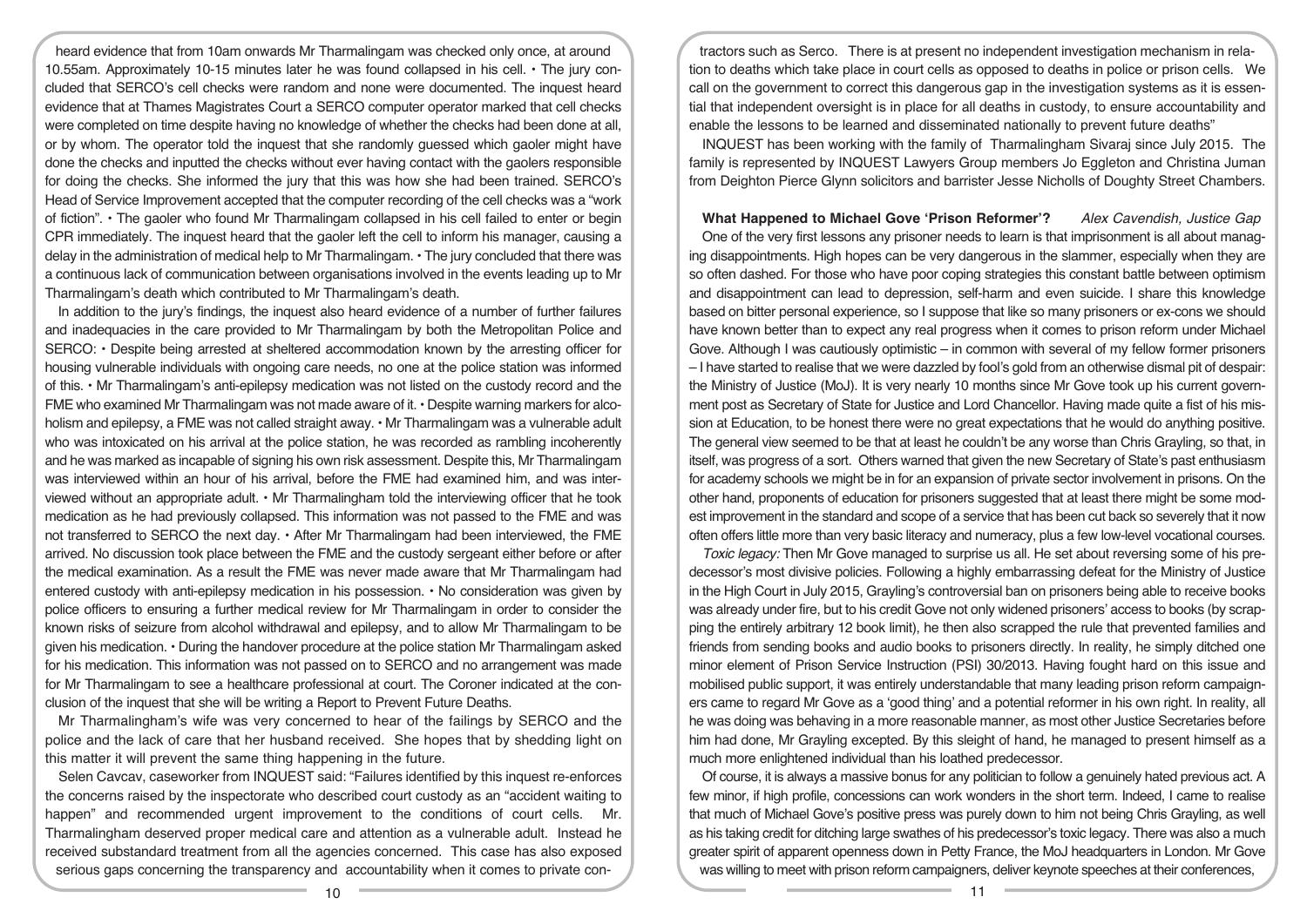allow journalists to visit prisons and – pause for a sharp intake of breath – even ask advice covertly from a handful of articulate ex-cons. In public he managed to crack that slightly lopsided grin. Whenever Grayling had smiled it felt like he was a Grand Inquisitor about to preside over some horrific auto da fé. It genuinely seemed like a different era had dawned, a bit like Narnia after the death of the Witch. However, no amount of positive personal press or glad-handing of campaigners is going to bring our dysfunctional prisons back from the brink of the abyss. Sometimes it seems that just about everything that can possibly go wrong behind bars is doing so: violence, drug taking, bullying, debt, self-harm, suicide and – in Secure Training Centres – alleged physical assaults on detained children.

There is still some occasional mileage to be had by scrapping odds and ends left over from the Grayling nightmare years. Personalised hi-tech electronic tags (ditched), the massive secure 'college' (ditched) and MoJ training for Saudi torturers and executioners (ditched), but the real challenges inside our prisons – overcrowding, understaffing, poor mental heathcare – remain unaddressed on the wings, as does the disaster outside the main gate that is Transforming Rehabilitation in the probation sector that deals mainly with low to medium-risk ex-offenders. Add to that the continuing fiasco over legal aid and Mr Gove's positive balance sheet starts to look pretty uneven just ten months into his mandate. No-one really believes that accumulated problems that have built up over many years, including crumbling fabric, too few staff and poor morale, can be sorted out overnight. Michael Gove doesn't have a magic wand that he can simply wave over our dysfunctional prison system and reform it immediately. However, there needs to be a very fundamental discourse about what prison is really for and what outcomes are really desirable.

At present, most prisons offer little more than costly human warehousing in increasingly unsafe conditions. Rehabilitation is generally absent. During my own time inside in six different prisons from the south to the north-east, I can honestly state that I saw no evidence of genuine rehabilitation being on the agenda. There was just too few staff available to help prisoners coming up to release with accommodation or access to benefits, let alone offer any guidance on future employment prospects. Not one of these establishments had any kind of resettlement unit. All had been closed in previous years due to budget cuts and links with external agencies were either non-existent or so rare as to be virtually the same thing. Even in an open resettlement prison dealing with both short-termers and prisoners approaching the end of life sentences or long fixed-term stretches, the lack of provision was painfully obvious.

Education provision and vocational training in closed prisons – even in its most basic form – was severely hampered by shortages of uniformed staff to act as escorts. Missed classroom sessions were becoming the norm in 2012, rather than the exception and reading recent reports issued by HM Inspectorate of Prisons it is clear that in many jails the situation has got much worse than it was back in 2014 when I was released. Add to that some spectacularly poor standards of tutoring and classes regularly disrupted by inmates who had no interest in attending but were compelled to be there owing to threats of disciplinary action and I think it is fair to say the prison education system hardly covers itself in glory. Yes, it is true that there are some notable exceptions, but they are highlighted in reports purely because they function in a manner that resembles a 'normal' learning environment. The sad truth is that failure and underachievement in prison education is now the norm.

In reality, there are only two viable routes to address the current crisis in our prisons: reduce the overall population – nearly 86,000 in England and Wales – or substantially increase resources, including staffing. Anything else is ultimately doomed to failure, as the former Chief Inspector of Prisons Nick Hardwick correctly pointed out in his recent interview (here). However, Michael Gove has now made that most fundamental of elementary errors for any politician. He gave a recent

interview to The Guardian in which he allowed his pose as a genuine prison reformer to slip (here). In short, he told the truth as he sees it. He rejected the description of the present situation in our prisons as 'a crisis' – in common with his benighted predecessor who also preferred to live in a state of continuous denial of reality – and, even worse, he made the quite preposterous claim that prison reform was still possible without reducing the current historically high prison population.

If he really, honestly believes that to be true, then he has heard nothing when speaking to reform campaigners, to prison staff, to prisoners or to ex-cons. Moreover, he appears to have learned nothing from the many HMIP and IMB reports that must have landed on his desk over the past ten months. Recent official statistics released by the MoJ reveal the stark facts that violence in our prisons – both aimed at staff and between prisoners – is continuing to rise to dangerous levels. Specially trained Tornado teams were deployed to deal with serious violence or riot situations 373 times during 2015 – a massive increase on the 223 call outs in 2014. Simon Israel recently analysed these figures for Channel 4 News (here). That increase has happened mostly on Michael Gove's watch. We are also told that there has been, on average, a hostage taking in our prisons every week. According to the MoJ figures, there have been serious incidents of violence in prisons such as Leeds, Leicester, Parc and Wandsworth pretty much every single month.

At a time when almost every report by the Prisons Inspectorate or the local Independent Monitoring Boards (IMBs) warns of increasingly violent prisons awash with drugs and mobile phones, staff shortages are contributing to the effective – if temporary – loss of control in prisons across Britain. It can only be a matter of time before an incident of violence or a mass protest over poor conditions escalates into a full scale prison riot, with the risk that other establishments follow suit in 'copy cat' style, aided by news spreading via illicit mobiles. All of this amounts to a crisis by any standard. Pretending that it doesn't really won't help to improve anyone's morale or make the threat of serious bloodshed any less likely. However, the grinning Mr Gove prefers to believe that tinkering with a few aspects of prison regimes, particularly education, is capable of turning round establishments that are clearly failing to deliver. In my view there is little point in focusing on rehabilitation if it involves little more than attending a few classes (if and when staff are available to escort prisoners) when there is often nothing but chaos and failure awaiting those being released outside the main gate on release.

The wilful sabotage of the probation service by Chris Grayling and his cronies for purely ideological reasons has done nothing to support any reduction in reoffending and any newly released exprisoner who is facing life on the street isn't likely to remain offence-free for very long, especially if he or she still has drug or alcohol-related dependencies and/or mental health needs that will almost certainly not have been addressed while they have been in custody. Recall for licence breaches or arrest for new offences is, unfortunately, becoming more likely than successful resettlement, particularly for those serving short prison sentences. Although I should have been better prepared for disappointment, I must confess to having read Mr Gove's interview with Amelia Gentleman for The Guardian with a real sense of a historical opportunity being lost before my eyes. To what extent he is trying to keep on side with his own Tory constituency – the blue-rinse hang 'em and flog 'em brigade from Tunbridge Wells – I can't judge, but I do believe his comments have been deeply damaging to any serious hopes that he can truly deliver genuine prison reforms, especially now that he is leading a bruising political campaign over whether Britain should leave the EU.

I suppose like many others I was conned by Mr Gove's apparent bonhomie, or perhaps I deceived myself. I should have remembered Alexander Pope's excellent advice: 'Blessed is the man who expects nothing, for he shall never be disappointed.' I've been a prisoner, after all. I should have learned.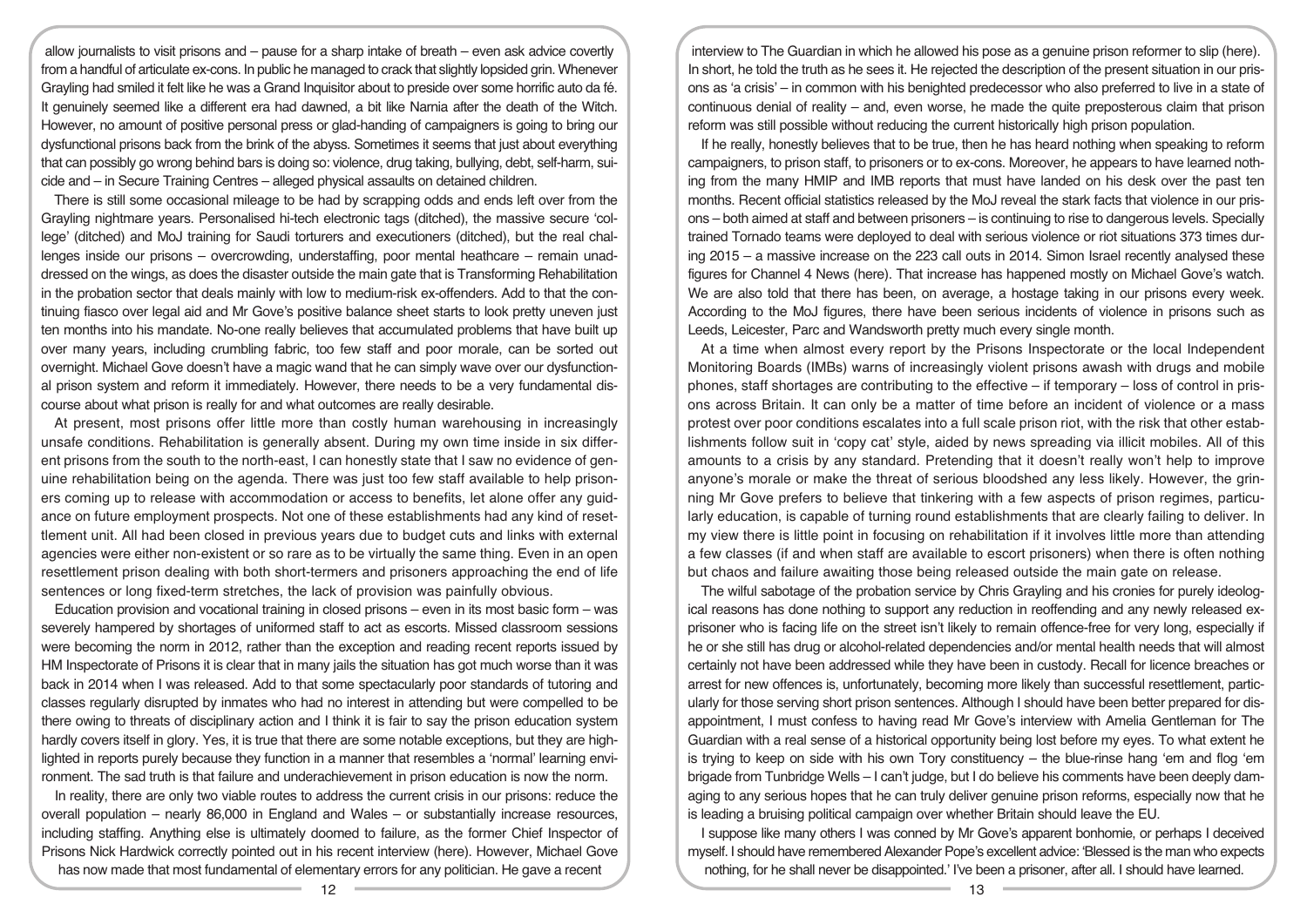#### **Met Told to Reinvestigate 'Racist Abuse' of Gypsies and Travellers**

*Chris Green, Independent:* Scotland Yard has been ordered to reopen an investigation into allegations that its officers used a "secret" Facebook group to air racist views about ethnic minorities, after the police watchdog ruled that its original investigation was inadequate. The Independent Police Complaints Commission (IPCC) said the Metropolitan Police's investigation into the racism claims – which concluded without any officers being formally disciplined or charged – was "not appropriate" given the serious nature of the allegations. The claims centre around comments made about Gypsies and Travellers on an invitation-only Facebook group called "I've Met the Met". Many of the group's 3,000 participants are understood to be serving or retired police officers.

Transcripts seen by The Independent and later investigated by Scotland Yard showed the group's members discussing their hatred of "f\*\*\*ing pikeys" and "low-life Gypsies". Both Travellers and Gypsies are officially recognised as ethnic minorities, making discrimination against them illegal. In January, the Met's investigation concluded without any officers being formally disciplined. The Traveller Movement charity, which lodged the original complaint with the force, decided to appeal against the outcome through the IPCC after claiming that the Met's five-month investigation was "shambolic and disrespectful" and amounted to a "whitewash". The watchdog has now ordered the Met to reopen its investigation after discovering that the officer in charge failed to contact any of the police staff who took part in the allegedly racist discussion. He was also unable to establish whether any serving officers had "liked" the comments, because he was not given full access to the Facebook group, the IPCC said.

Scotland Yard has been ordered to reopen an investigation into allegations that its officers used a "secret" Facebook group to air racist views about ethnic minorities, after the police watchdog ruled that its original investigation was inadequate. The Independent Police Complaints Commission (IPCC) said the Metropolitan Police's investigation into the racism claims – which concluded without any officers being formally disciplined or charged – was "not appropriate" given the serious nature of the allegations. The claims centre around comments made about Gypsies and Travellers on an invitation-only Facebook group called "I've Met the Met". Many of the group's 3,000 participants are understood to be serving or retired police officers. Transcripts seen by The Independent and later investigated by Scotland Yard showed the group's members discussing their hatred of "f\*\*\*ing pikeys" and "low-life Gypsies". Both Travellers and Gypsies are officially recognised as ethnic minorities, making discrimination against them illegal.

In January, the Met's investigation concluded without any officers being formally disciplined. The Traveller Movement charity, which lodged the original complaint with the force, decided to appeal against the outcome through the IPCC after claiming that the Met's five-month investigation was "shambolic and disrespectful" and amounted to a "whitewash". The watchdog has now ordered the Met to reopen its investigation after discovering that the officer in charge failed to contact any of the police staff who took part in the allegedly racist discussion. He was also unable to establish whether any serving officers had "liked" the comments, because he was not given full access to the Facebook group, the IPCC said. "Considering the nature of the allegations and the potential for this complaint to discredit the police force, further inquiries need to be undertaken before this investigation is considered to be complete. Clearly some of the comments made on the group are offensive and of a racist nature," the watchdog said in a letter to the charity. The IPCC also said the serving officers involved in the group should have opposed the allegedly racist comments or reported what was going on, as their code of ethics states they should be "proactive" in stopping discrimination.

A spokesman for the Traveller Movement said it was concerned that the comments reflected an "unhealthy canteen culture" within the Met which suggested it routinely discriminates against the

Gypsy and Traveller communities. "We look forward to the re-investigation of our complaint. We hope that this time they actually contact and interview the serving police officers concerned," he said.

A Met spokeswoman said: "We will now reopen this investigation to undertake further inquiries to address these points. It would be inappropriate to comment further until our investigation has been concluded." Excerpts: The Facebook group posts: "The Policing Diversity book reliably informed us we should 'remove your footwear when entering a Travellers caravan'." Reply: "Ha ha ha, that's only so they can nick them easier." "If you don't live in a caravan, claim dole, have four aliases, convictions for theft of scrap metal, and are an artisan driveway landscaper then sorry chap, you're not a proper Pikey no matter how many teas you've had from a baked bean can."

**IPCC Police Complaints Body to be Rebranded and Reformed** *David Barrett, Telegraph* Plans aiming to restore public confidence in the police complaints watchdog have been criticised as a "desperate re-branding exercise" after being announced by Theresa May, the Home Secretary. The Independent Police Complaints Commission (IPCC) is to be overhauled and renamed the Office for Police Conduct. Commissioners who currently oversee its activities will be replaced by a director general. It comes after the IPCC has largely lost the trust of rank-and-file officers, as well as some chief constables, over its handling of a number of controversial cases. Public confidence has also been damaged by high-profile IPCC inquiries such as the inquiry into the fatal police shooting of Mark Duggan, in Tottenham, north London, which sparked the 2011 riots.

Mrs May said the changes would "make the police complaints and discipline systems simpler, more transparent and more robust. At a time when the IPCC is growing as an organisation to take on all serious and sensitive cases, it needs to be more streamlined, more responsive to the public, and better able to cope with the cases it is taking on," she added. The reforms in the Policing and Crime Bill will increase the IPCC's powers, including wider powers to initiate its own investigations rather than waiting referrals from forces.

Sir Hugh Orde, former president of the Association of Chief Police Officers, said: "It sounds like these changes will not restore the faith of police officers. Unless those who have done nothing wrong are treated fairly, and dealt with quickly, I would need further convincing that these steps will have any significant impact."

The IPCC has been criticised for taking too long to investigate police officers who are subsequently cleared of any wrongdoing. Ken Marsh, chairman of the Metropolitan Police Federation, which represents ranks and file officers, said: "This is a desperate re-branding exercise of the IPCC that simply won't make a bit of difference. It won't restore the faith of police officers and the public in the IPCC because they're a busted flush. The Home Secretary needs to go back to the drawing board."

Anthony Stansfeld, the Conservative police and crime commissioner for Thames Valley Police, which covers Mrs May's constituency, said: "We await the full detail but I would be disappointed if there is no further structure to review the IPCC's activities. For example, there should be a small board to which commissioners can go to if the IPCC or its successors fail to handle a case properly or expeditiously."

One serving chief constable, who declined to be named, said: "I'm not convinced. The IPCC should be able to turn around an investigation but sometimes they take months or years, keeping officers who are later fully exonerated off full duties." The IPCC became operational in April 2004, replacing the former Police Complaints Authority.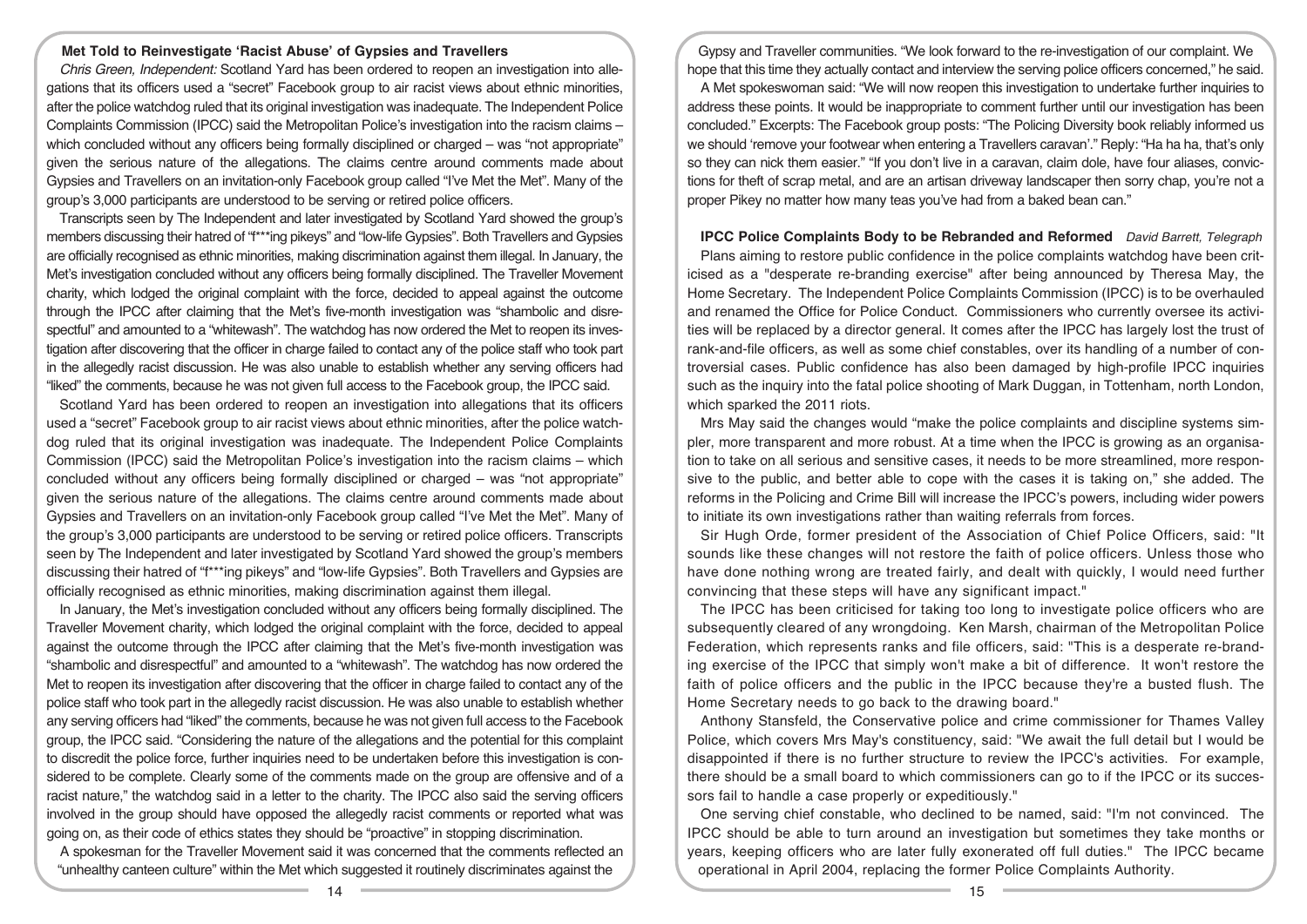## **Joint Enterprise Ruling: Effects on Live Criminal Cases Going Through Crown Courts**

The first defendants in a murder trial have walked free from court following a landmark ruling on joint enterprise law. The legal bid on behalf of Khalid Hashi, 23, nicknamed "Van Damme", and 24-year-old Hamza Dodi was unopposed by the Crown Prosecution Service, which took into account the Ameen Jogee ruling immediately after it was given. Judge Paul Worsley ruled that the pair had no case to answer and they were formally acquitted in front of the jury on Monday, February 22. A Crown Prosecution Service spokesman said: "The CPS carefully considered the recent Supreme Court judgment (R v Jogee, Ruddock v R) and its impact on this case. In light of this and the evidence given during the trial it was determined that there were no grounds to oppose submissions of no case to answer for these two defendants."

## **Police Now Use Force More Readily Than a Decade Ago**

A comprehensive system to record incidents when police in England and Wales have used force is urgently needed in order to identify concerns and improve public confidence, the Independent Police Complaints Commission said today (Tuesday 8 March). The IPCC's Police Use of Force study brings together evidence from complaints and investigations as well as examining public perceptions. The research looked at the use of firearms, Taser and restraint techniques, among other types of force. The report found the public believe police now use force more readily than a decade ago, and also believe that police use firearms much more often than they actually do. The average figure for people who trust the police to use reasonable force was 83%. However, the levels of trust in police use of force were lower among younger people (71%) and in black and minority ethnic communities (76%).

IPCC Chair Dame Anne Owers said: "People understand and expect that our police officers should have the power to use force when it is necessary to protect the public. However, officers must be accountable for their use of force, particularly when it leads to death or serious injury. Partly, this is done through investigations of serious incidents but a significant part of accountability is ensuring that the police consistently collect, analyse and publish data about how and when force is used. This allows areas of concern to be identified. It can also improve public confidence, by providing factual information to communities.The report raises particular concerns about the use of force on those with mental health concerns, who are particularly vulnerable but may also present challenges and risks to themselves and others. Not only do police need training in recognising and communicating with people in mental health crisis, but there is an urgent need to invest in appropriate mental health services to prevent such crises or manage people through them." The report makes 20 recommendations to police and policing stakeholder groups, including the need to consistently record and publish data for public scrutiny and for forces to seek feedback from people who have had force used against them.

The report examined complaints recorded by the police. It found forces are less likely to uphold complaints about the use of force than other types of complaint. Yet when those complainants appeal to the IPCC, their appeal is more likely to succeed than other types of appeal, particularly if the complainant comes from a black or minority ethnic community. The research also looked at a five-year sample of IPCC investigations, into the most serious incidents of use of force. Findings from these incidents included: • A high rate of fatalities when restraint equipment was used, or when police used force in a hospital • The disproportionate number of people with mental health concerns who died or experienced multiple uses of force • Young people experiencing use of force were disproportionately likely to be of BME background • There were concerns about half of the incidents that took place in police custody • Half the incidents

## investigated took place between 9pm and 3am, when other services are less likely to be available **Prison Smoking Ban Overturned by Court of Appeal** *Owen Bowcott/Alan Travis*

A compulsory, immediate ban on smoking in prisons has been overturned by the court of appeal, allowing the Ministry of Justice to introduce its own voluntary, phased controls. Bans affecting three jails in Wales came into effect in January. The MoJ said it still intended to impose restrictions on tobacco but would have greater freedom in implementing its policy. The court of appeal ruling is a defeat for Paul Black, a sex offender who is an inmate at HMP Wymott in Lancashire. He has been serving an indeterminate sentence since 2009 and won a high court ruling last year in favour of a compulsory legal smoking ban on health grounds. Black complained that prison rules were being flouted and needed to be made legally enforceable under part 1 of the 2006 Health Act, which came into effect in July 2007.

Government lawyers had warned at a recent hearing that a "particularly vigorous" ban on smoking in state prisons could cause discipline problems and risk the safety of staff and inmates. The cautious approach to implementation follows warnings from prison governors that it risks increasing instability in jails. More than four in five prisoners smoke and, while a ban on smoking in communal areas has been in force for some time, inmates have been allowed to smoke in their cells. The latest ruling by three court of appeal judges – Lord Dyson, master of the rolls, Lord Justice McCombe and Lord Justice David Richards – concludes that the ban on smoking in public places does not apply to state prisons and other crown premises in England and Wales.

Four prisons in south-west England – Exeter, Channings Wood, Dartmoor and Erlestoke – were due to introduce the ban this month. The ban already applies to private prisons as they are not crown premises. MoJ sources said the ruling would not affect the phased introduction of the ban on smoking in prisons in England and Wales. It will eventually be implemented in all 136 prisons in England and Wales. A Prison Service spokesperson said: "The result of this appeal means we are able to roll out smoke-free prisons in a safe and secure way. While the Health Act 2006 will not legally bind the crown properties, including prisons, the smoking ban will be implemented as a matter of policy. Our careful approach will ensure staff and prisoners are no longer exposed to secondhand smoke, while not compromising the safety and security of our prisons."

Air-quality tests carried out last year in six prisons showed staff were spending at least onesixth of their time breathing in secondhand smoke levels higher than World Health Organisation standards. Responding to the decision, Sean Humber, head of human rights at the law firm Leigh Day, which represented Black, said: "The court of appeal's judgment is disappointing as it denies non-smoking prisoners and prison staff the same legal protection from the dangers posed by secondhand smoke as the rest of us. It seems absurd to our client that, despite the Health Act specifically identifying controls on smoking in 'prisons', the act is to be interpreted as not applying to public sector prisons that make up the vast majority of prisons in England and Wales. Given that our client's case was successful in the high court, we are now discussing an appeal to the supreme court with our client."

## **PPS not to Prosecute Soldier Who Killed Daniel Hegarty in 1972**

The Public Prosecution Service (PPS) says it has decided not to prosecute in the case of a 15-year-old boy shot dead by a soldier in Londonderry in 1972. An inquest in 2011 found that Daniel Hegarty posed no risk when he was shot twice in the head close to his home in Creggan. Following the inquest, the PPS was asked to consider if the soldier responsible should be prosecuted. It now says that there is no reasonable prospect of a conviction.